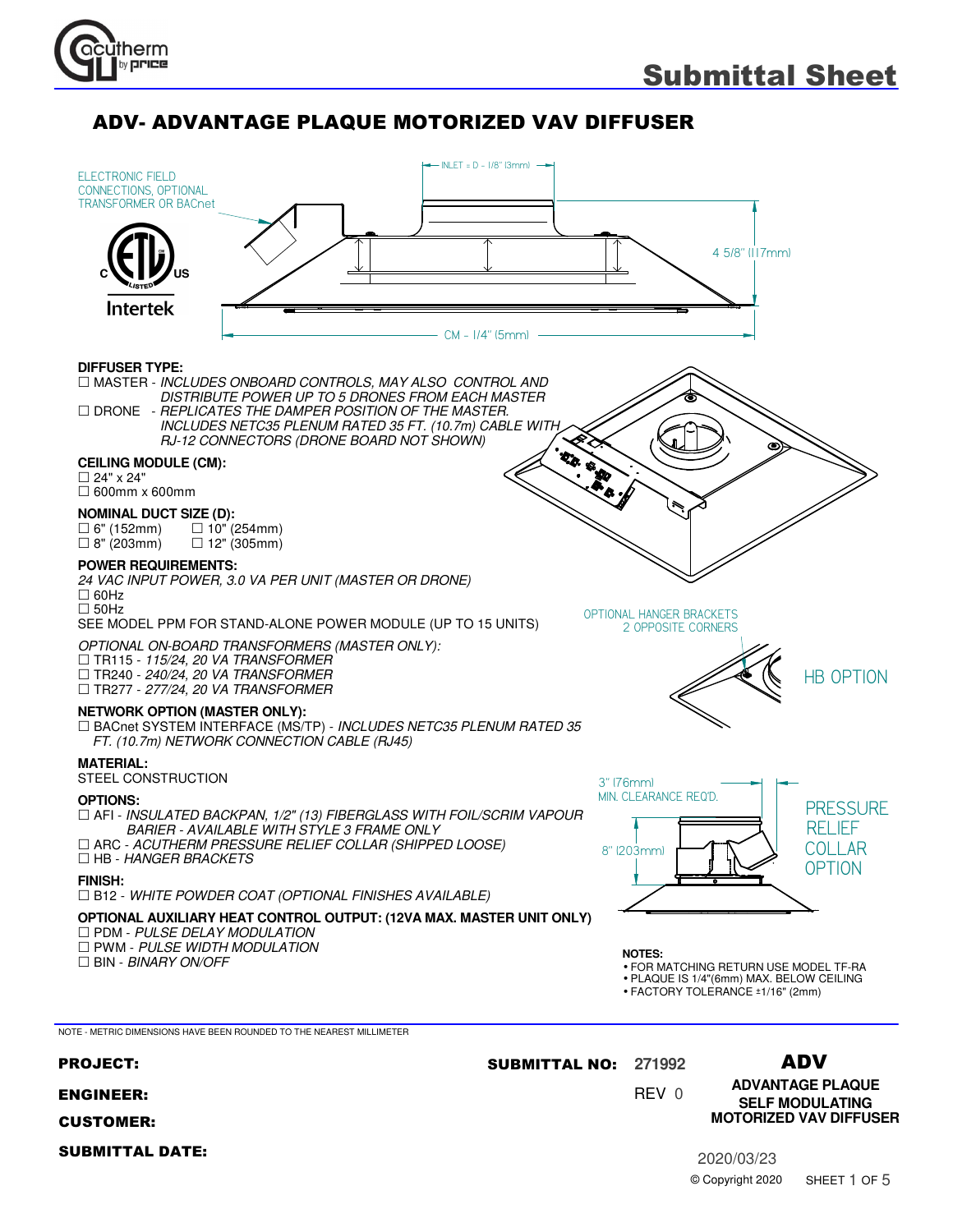

SETPOINT ADJUSTMENT OPTIONS (MASTER ONLY):



NOTE - METRIC DIMENSIONS HAVE BEEN ROUNDED TO THE NEAREST MILLIMETER

| <b>PROJECT:</b>        | <b>SUBMITTAL NO: 271992</b> |       |                  | ADV                                               |
|------------------------|-----------------------------|-------|------------------|---------------------------------------------------|
| <b>ENGINEER:</b>       |                             | REV 0 |                  | <b>ADVANTAGE PLAQUE</b><br><b>SELF MODULATING</b> |
| <b>CUSTOMER:</b>       |                             |       |                  | <b>MOTORIZED VAV DIFFUSER</b>                     |
| <b>SUBMITTAL DATE:</b> |                             |       | 2020/03/23       |                                                   |
|                        |                             |       | © Copyright 2020 | SHEET 2 OF 5                                      |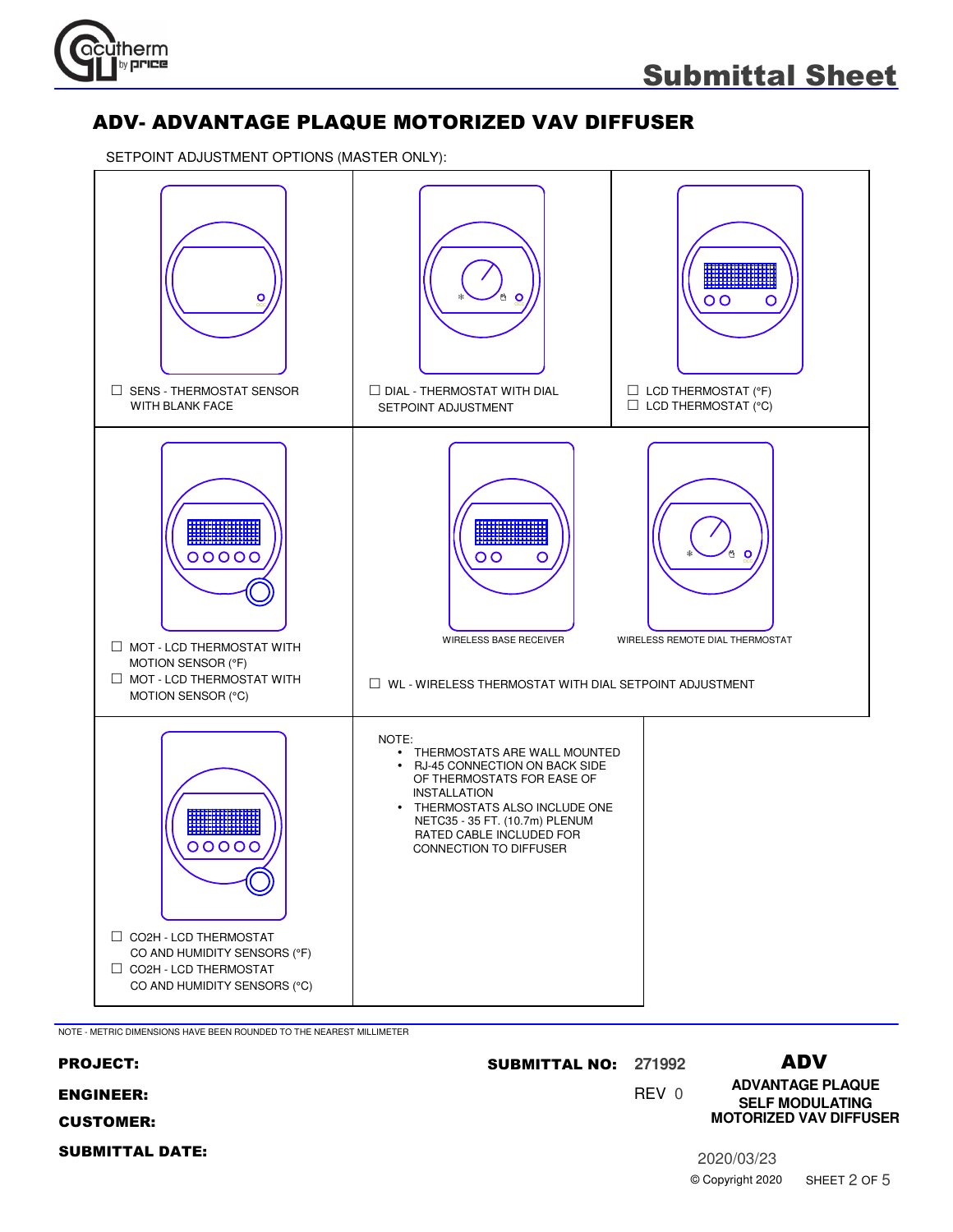





NOTE - METRIC DIMENSIONS HAVE BEEN ROUNDED TO THE NEAREST MILLIMETER

0 REV ADV **ADVANTAGE PLAQUE** PROJECT: **271992** SUBMITTAL NO: ENGINEER: CUSTOMER: SUBMITTAL DATE: 2020/03/23 © Copyright 2020 **SELF MODULATING MOTORIZED VAV DIFFUSER** SHEET 3 OF 5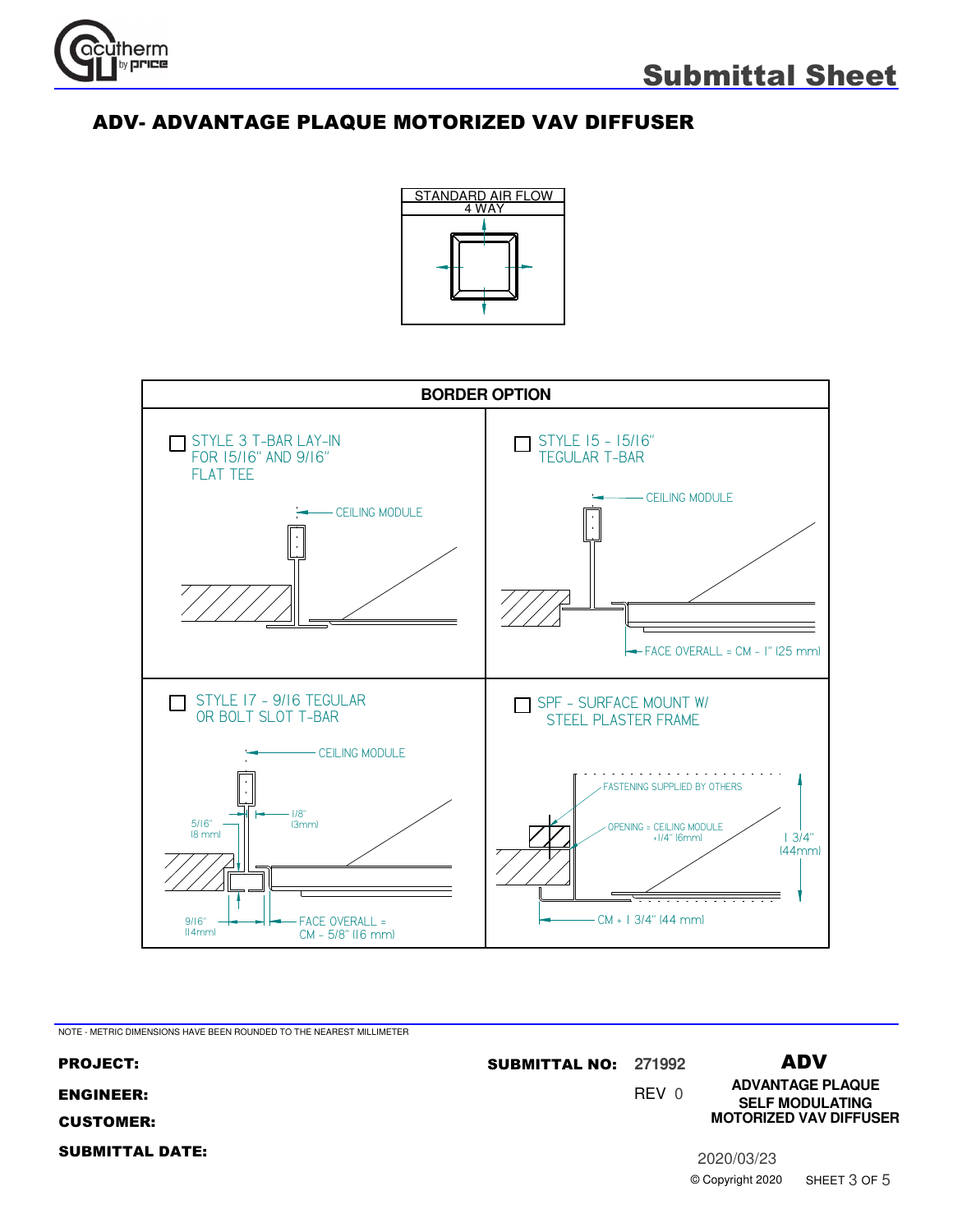

CIRCUIT BOARD CONNECTIONS - MASTER UNITS:



NOTE - METRIC DIMENSIONS HAVE BEEN ROUNDED TO THE NEAREST MILLIMETER

#### 0 REV ADV **ADVANTAGE PLAQUE** PROJECT: **271992** SUBMITTAL NO: ENGINEER: CUSTOMER: SUBMITTAL DATE: 2020/03/23 © Copyright 2020 **SELF MODULATING MOTORIZED VAV DIFFUSER** SHEET 4 OF 5